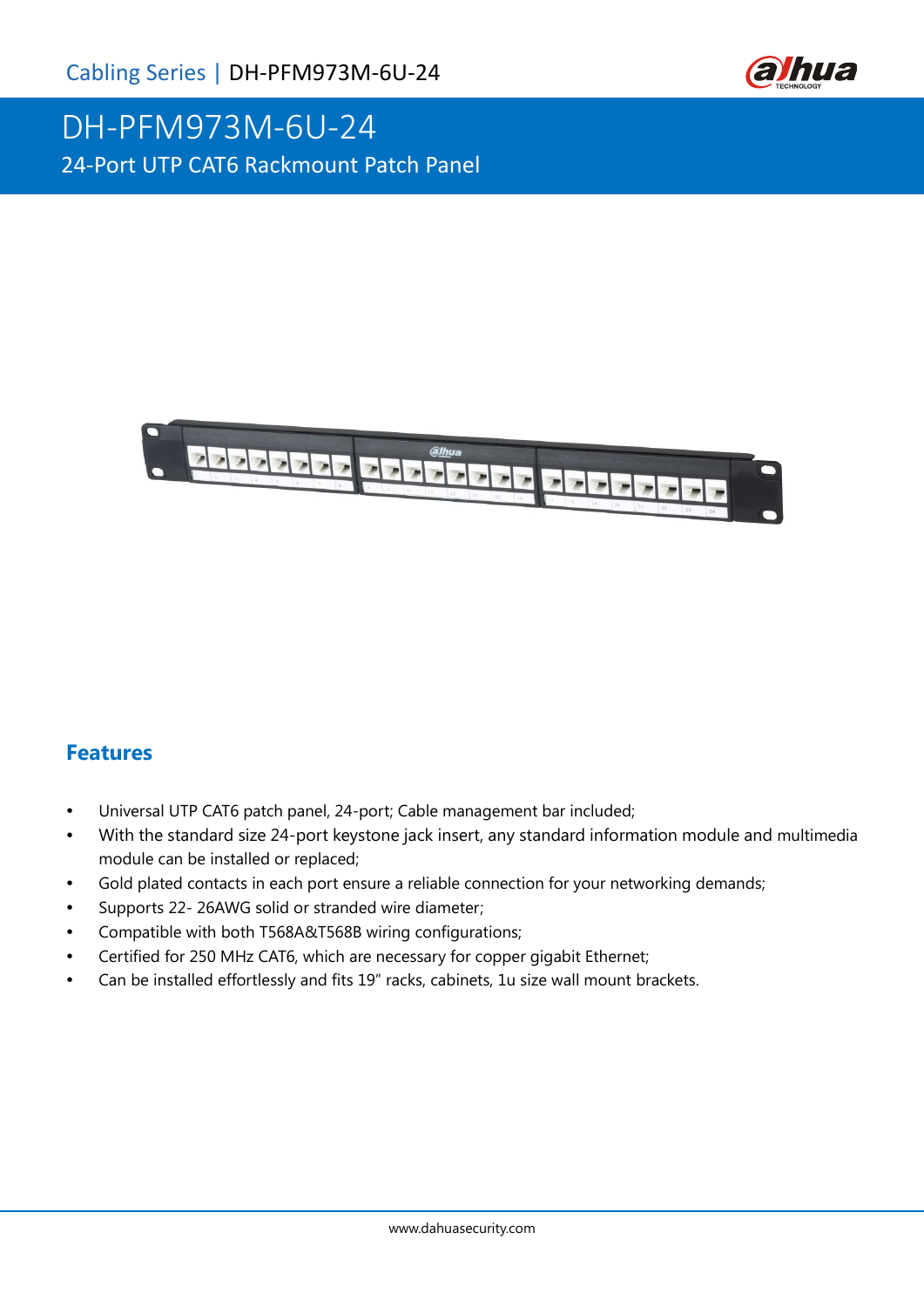## **Technical Specifications**

| <b>Model</b>              | DH-PFM973M-6U-24      |                                                                                                |
|---------------------------|-----------------------|------------------------------------------------------------------------------------------------|
| <b>Information Module</b> | Gold plated           | 50 micron gold-plated                                                                          |
|                           | <b>PCB</b>            | FR-4 A1 class copper clad laminate(military grade)                                             |
|                           | <b>IDC</b> socket     | Phosphor bronze                                                                                |
|                           | Wire gauge            | 22~26AWG                                                                                       |
|                           | Contact resistance    | $< 2.5m\Omega$                                                                                 |
|                           | Insulation resistance | $>1000 \text{m}\Omega$                                                                         |
|                           | Wiring mode           | T568A/T568B                                                                                    |
|                           | Plugging time         | >1000                                                                                          |
|                           | IDC terminating time  | >300                                                                                           |
|                           | Compressive strength  | DC: 1000V(AC: 750V)                                                                            |
|                           |                       | No breakdown and arcing phenomenon in 1 min                                                    |
|                           | Color                 | <b>Black</b>                                                                                   |
|                           | Number                | 24pcs                                                                                          |
| Hardware                  | Shell material        | Steel sprayed plastic (metal bracket) +PC polycarbonate,                                       |
|                           |                       | ABS (nonmetal)                                                                                 |
|                           | Installation          | 19" rackmount                                                                                  |
|                           | Dimension             | 483.3mmx79.1mmx44.3mm(19.03"x3.11"x5.41")                                                      |
|                           | Weight                | 0.435kg(0.96lb)                                                                                |
| Environmental             | Working temperature   | $-25^{\circ}\text{C} \sim +70^{\circ}\text{C} (-13^{\circ}\text{F} \sim +158^{\circ}\text{F})$ |
|                           | Storage temperature   | $-20^{\circ}$ C ~ +80 $^{\circ}$ C (-4 $^{\circ}$ F ~ +176 $^{\circ}$ F)                       |
|                           | Humidity              | 0%~85% RH                                                                                      |

### **Order Information**

| <b>Type</b>           | <b>Part Number</b> | <b>Description</b>                     |
|-----------------------|--------------------|----------------------------------------|
| <b>Cabling Series</b> | DH-PFM970-6U       | UTP CAT6 information module            |
|                       | PFM970-6U          | UTP CAT6 information module            |
|                       | DH-PFM971-1        | Network wall plate(1 port)             |
|                       | PFM971-1           | Network wall plate(1 port)             |
|                       | DH-PFM971-2        | Network wall plate(2 port)             |
|                       | PFM971-2           | Network wall plate(2 port)             |
|                       | DH-PFM972-6U-1     | 1m UTP CAT6 patch cord                 |
|                       | PFM972-6U-1        | 1m UTP CAT6 patch cord                 |
|                       | DH-PFM972-6U-2     | 2m UTP CAT6 patch cord                 |
|                       | PFM972-6U-2        | 2m UTP CAT6 patch cord                 |
|                       | DH-PFM972-6U-3     | 3m UTP CAT6 patch cord                 |
|                       | PFM972-6U-3        | 3m UTP CAT6 patch cord                 |
|                       | DH-PFM973M-6U-24   | 24-Port UTP CAT6 rackmount patch panel |
|                       | PFM973M-6U-24      | 24-Port UTP CAT6 rackmount patch panel |